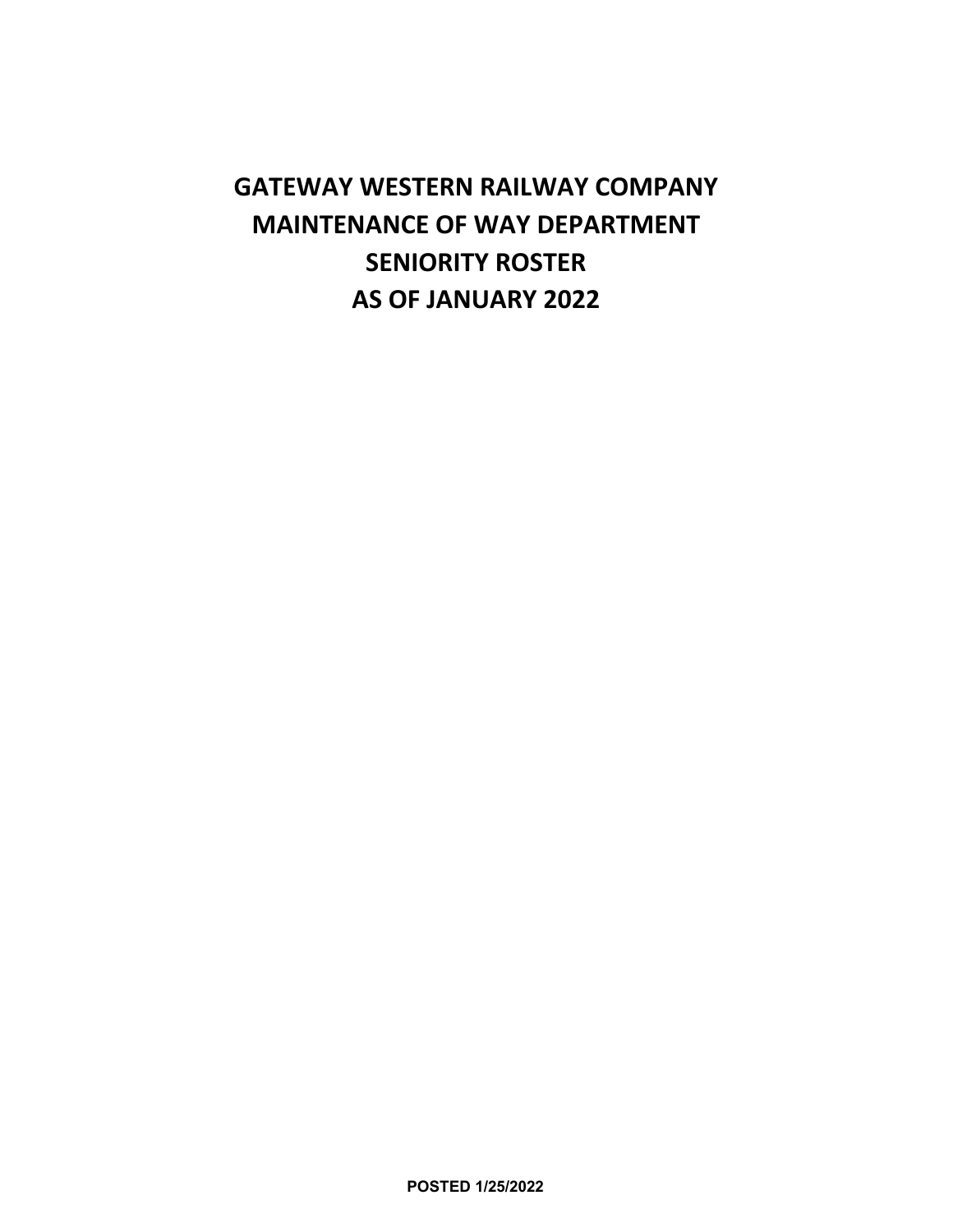## **GATEWAY WESTERN RAILWAY COMPANY**

#### **BRIDGE**

### **Posted 1/25/2022**

**Note: Unless written protest is made within thirty (30) days from the date of first posting, dates will not thereafter be changed.** 

|                |                  |               |                        | <b>B&amp;B ASSISTANT</b> | B&B            | B&B              |
|----------------|------------------|---------------|------------------------|--------------------------|----------------|------------------|
| <b>NAME</b>    | <b>EMPLOYEE#</b> | <b>STATUS</b> | <b>B&amp;B FOREMAN</b> | <b>FOREMAN</b>           | <b>LABORER</b> | <b>TRADESMAN</b> |
| Jones, M.      | 100986           |               |                        |                          | 7/1/1990       |                  |
| Hart, R.       | 100977           |               |                        |                          | 6/24/1991      |                  |
| Hill, P.       | 100968           |               |                        |                          | 8/18/1994      |                  |
| Ottwell, J.    | 100971           |               |                        |                          | 12/26/1994     |                  |
| Garner, J.     | 100970           |               |                        |                          | 6/21/1995      |                  |
| Laux, C.       | 100994           |               |                        |                          | 3/27/1997      |                  |
| Kleinsorge, B. | 50143            | Promoted      |                        |                          | 6/11/1998      |                  |
| Brickey, J.    | 100983           | Promoted      |                        |                          | 6/16/1998      |                  |
| Erickson, J.   | 100996           |               |                        |                          | 6/29/1998      |                  |
| Stewart, L.    | 101009           |               |                        |                          | 3/5/2001       |                  |
| Goewey, B.     | 101353           |               |                        |                          | 12/6/2004      |                  |
| Johnson, B.    | 101568           |               |                        |                          | 6/1/2007       |                  |
| Boone, J.      | 200193           |               |                        |                          | 12/17/2009     |                  |
| Mullins, B.    | 200432           | Promoted      |                        |                          | 10/11/2010     |                  |
| Ince, S.       | 200431           | Promoted      |                        |                          | 10/11/2010     |                  |
| Guthrie, M.    | 201326           |               |                        |                          | 4/15/2013      |                  |
| Talbert, J.    | 201578           | Promoted      |                        |                          | 12/9/2013      |                  |
| McGee, A.      | 201956           |               |                        |                          | 9/2/2014       |                  |
| Sibley, L.     | 201985           |               |                        |                          | 10/13/2014     |                  |
| Ward, J.       | 202258           | Promoted      |                        |                          | 5/4/2015       |                  |
| Small, B.      | 202250           |               |                        |                          | 5/4/2015       |                  |
| Ames, J.       | 202439           |               |                        |                          | 2/29/2016      |                  |
| Lemons, S.     | 202612           |               |                        |                          | 3/27/2017      |                  |
| Pereira, D.    | 203064           | Promoted      |                        |                          | 6/26/2018      |                  |
| Butler, A.     | 203155           |               |                        |                          | 9/17/2018      |                  |
| Reynolds, A.   | 203154           |               |                        |                          | 9/17/2018      |                  |
| Jackson, K.    | 203242           |               |                        |                          | 11/5/2018      |                  |
| Roundcount, G. | 203373           |               |                        |                          | 3/11/2019      |                  |
| Magruder, A.   | 203367           |               |                        |                          | 3/11/2019      |                  |
| Mattson, W.    | 203608           |               |                        |                          | 3/2/2020       |                  |
| Johnson, J.    | 203607           |               |                        |                          | 3/2/2020       |                  |